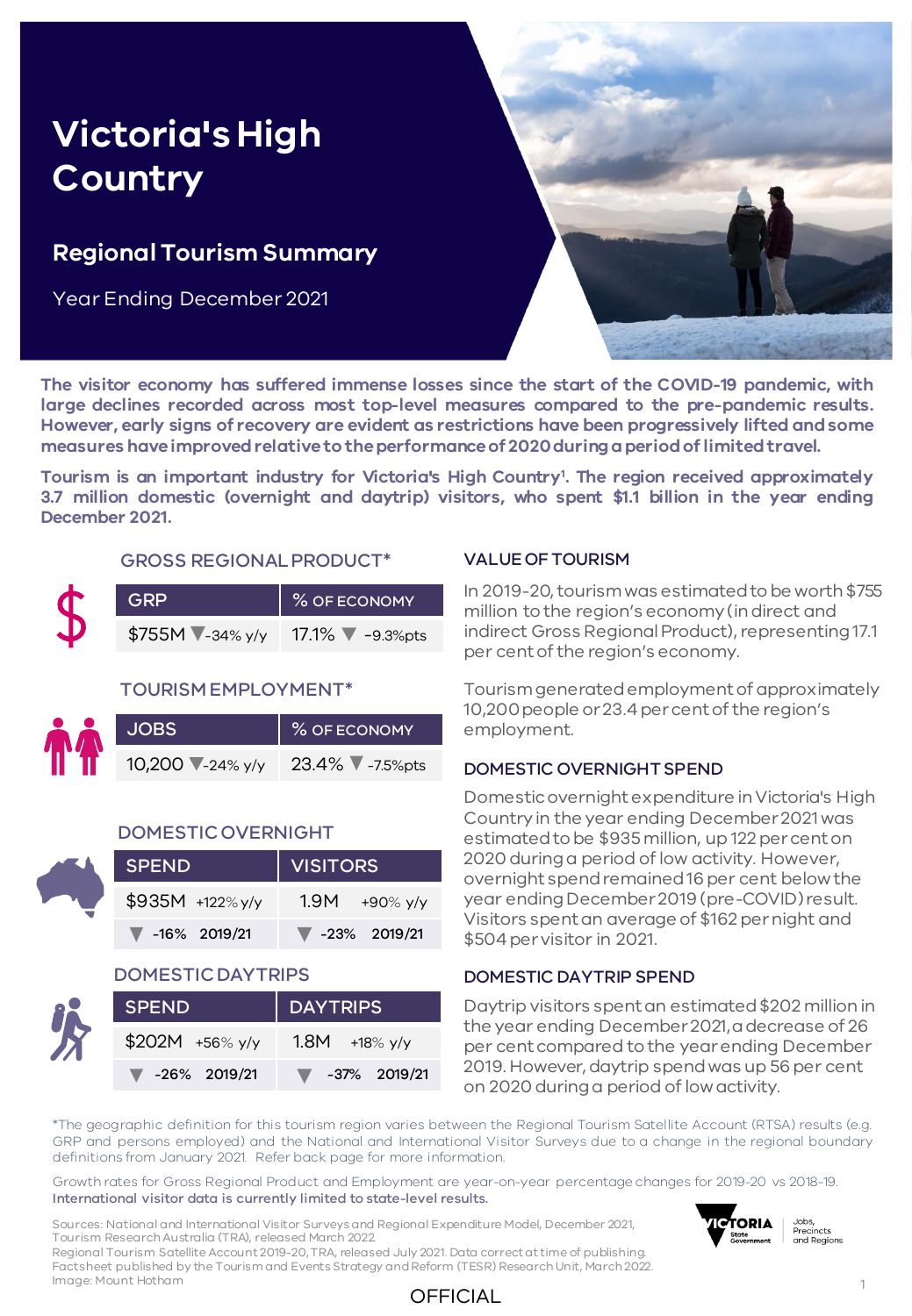## **Victoria's High Country**

**Key Regional Tourism Statistics** 

| <b>Tourism Economic Contribution</b> |       |       |       | 2014-15 2015-16 2016-17 2017-18 2018-19 |       | $2019 - 20$ | YOY<br>change<br>$(2019-20)$<br>$(\%)$ |
|--------------------------------------|-------|-------|-------|-----------------------------------------|-------|-------------|----------------------------------------|
| <b>Gross Regional Product (GRP)</b>  |       |       |       |                                         |       |             |                                        |
| Direct GRP (\$m)                     | 372   | 369   | 388   | 477                                     | 592   | 401         | $-32%$                                 |
| Indirect GRP (\$m)                   | 347   | 340   | 357   | 457                                     | 546   | 354         | $-35%$                                 |
| Total GRP (\$m)                      | 719   | 709   | 745   | 935                                     | 1,138 | 755         | $-34%$                                 |
| Direct GRP (%)                       | 10.2% | 10.1% | 10.0% | 11.7%                                   | 13.7% | 9.1%        | $-4.6\%$ pts                           |
| Indirect GRP (%)                     | 9.5%  | 9.3%  | 9.2%  | 11.2%                                   | 12.6% | 8.0%        | $-4.6%$ pts                            |
| Total GRP (%)                        |       | 19.3% | 19.1% | 22.9%                                   | 26.3% | 17.1%       | $-9.3%$ pts                            |
| <b>Persons Employed</b>              |       |       |       |                                         |       |             |                                        |
| Direct Employment (000s)             | 7.1   | 6.8   | 7.2   | 8.9                                     | 10.1  | 8.1         | $-20%$                                 |
| Indirect Employment (000s)           | 2.0   | 2.0   | 2.0   | 2.6                                     | 3.2   | 2.1         | $-34%$                                 |
| Total Employment (000s)              | 9.0   | 8.8   | 9.3   | 11.5                                    | 13.3  | 10.2        | $-24%$                                 |
| Direct Employment (%)                | 18.6% | 17.4% | 17.8% | 21.3%                                   | 23.5% | 18.6%       | $-5.0\%$ pts                           |
| Indirect Employment (%)              | 5.2%  | 5.0%  | 5.0%  | 6.3%                                    | 7.4%  | 4.8%        | $-2.6\%$ pts                           |
| Total Employment (%)                 | 23.8% | 22.4% | 22.9% | 27.6%                                   | 30.9% | 23.4%       | -7.5%pts                               |

| <b>Visitors, Nights and Expenditure</b>        |       | 2017  | 2018  | YE Dec YE Dec YE Dec YE Dec YE Dec<br>2019 | 2020  | <b>YE Dec</b><br>2021 | <b>YOY</b><br>change<br>(YE Dec<br>2020-21)<br>(%) | 2 year<br>change<br>(YE Dec<br>$2019 - 21$<br>$(\%)$ | <b>YE Dec</b><br>2021 Share<br><b>Total</b> |
|------------------------------------------------|-------|-------|-------|--------------------------------------------|-------|-----------------------|----------------------------------------------------|------------------------------------------------------|---------------------------------------------|
| <b>Domestic</b>                                |       |       |       |                                            |       |                       |                                                    |                                                      |                                             |
| Daytrip visitors (000's)                       | 2,163 | 2,430 | 2,887 | 2,835                                      | 1,523 | 1,794                 | 18%                                                | $-37%$                                               | 49.1%                                       |
| Overnight visitors (000's)                     | 1,695 | 2,083 | 2,150 | 2,403                                      | 978   | 1,857                 | 90%                                                | $-23%$                                               | 50.9%                                       |
| Total domestic visitors (000's)                | 3,858 | 4,514 | 5,037 | 5,238                                      | 2,501 | 3,650                 | 46%                                                | $-30%$                                               | 100.0%                                      |
| Visitor nights (000's)                         | 4,860 | 5,765 | 6,375 | 6,443                                      | 3,342 | 5,764                 | 72%                                                | $-11%$                                               | 100.0%                                      |
| Length of stay (nights)                        | 2.9   | 2.8   | 3.0   | 2.7                                        | 3.4   | 3.1                   |                                                    |                                                      |                                             |
| Daytrip Expenditure (\$m)                      | 178   | 228   | 301   | 272                                        | 129   | 202                   | 56%                                                | $-26%$                                               | 17.8%                                       |
| Daytrip spend per trip                         | 82    | 94    | 104   | 96                                         | 85    | 113                   |                                                    |                                                      |                                             |
| Domestic Overnight Expenditure (\$m)           | 701   | 920   | 1,019 | 1.112                                      | 421   | 935                   | 122%                                               | $-16%$                                               | 82.2%                                       |
| Domestic Overnight Spend per Visitor (\$)      | 414   | 442   | 474   | 463                                        | 431   | 504                   |                                                    |                                                      |                                             |
| Domestic Overnight Spend per Night (\$)        | 144   | 160   | 160   | 173                                        | 126   | 162                   |                                                    |                                                      |                                             |
| Total Domestic Expenditure (\$m)               | 879   | 1,149 | 1,320 | 1,384                                      | 550   | 1.137                 | 107%                                               | $-18%$                                               | 100.0%                                      |
| International                                  |       |       |       |                                            |       |                       |                                                    |                                                      |                                             |
| Overnight visitors (000's)                     | 32    | 35    | 41    | 36                                         | 8     | ٠                     | $\sim$                                             | $\overline{\phantom{a}}$                             |                                             |
| Visitor nights (000's)                         | 463   | 488   | 528   | 362                                        | ٠     | ۰                     | ۰                                                  | $\overline{\phantom{a}}$                             |                                             |
| Length of stay (nights)                        | 14.6  | 13.8  | 12.7  | 10.1                                       | ٠     | ۰                     |                                                    |                                                      |                                             |
| International Overnight Expenditure (\$m)      | 29    | 22    | 29    | 22                                         | ۰     | ۰                     | $\overline{\phantom{a}}$                           | $\overline{\phantom{a}}$                             |                                             |
| International Overnight Spend per Visitor (\$) | 899   | 615   | 706   | 601                                        | ۰     | -                     |                                                    |                                                      |                                             |
| International Overnight Spend per Night (\$)   | 62    | 45    | 55    | 60                                         | ۰     | -                     |                                                    |                                                      |                                             |

For year ending December 2021, international visitor data is currently limited to state-level results.

The geographic definition for this tourism region varies between the Regional Tourism Satellite Account results (e.g. GRP and persons employed) and the National and International Visitor Surveys due to a change in regional boundary definitions from January 2021. Refer back page for more information.

Sources: National and International Visitor Surveys and Regional Expenditure Model, December 2021, TRA, released March 2022.

Regional Tourism Satellite Account 2019-20, TRA, released July 2021.

Improvements in the NVS methodology has resulted in a break in series. Please use caution when comparing 2020 and 2021 results with previous time periods and releases.

For further information on methodology changes and impacts refer to the TRA NVS Methodology. Note: Figures noted as '-' are under the publishable threshold.

Factsheet published by the TESR Research Unit, March 2022